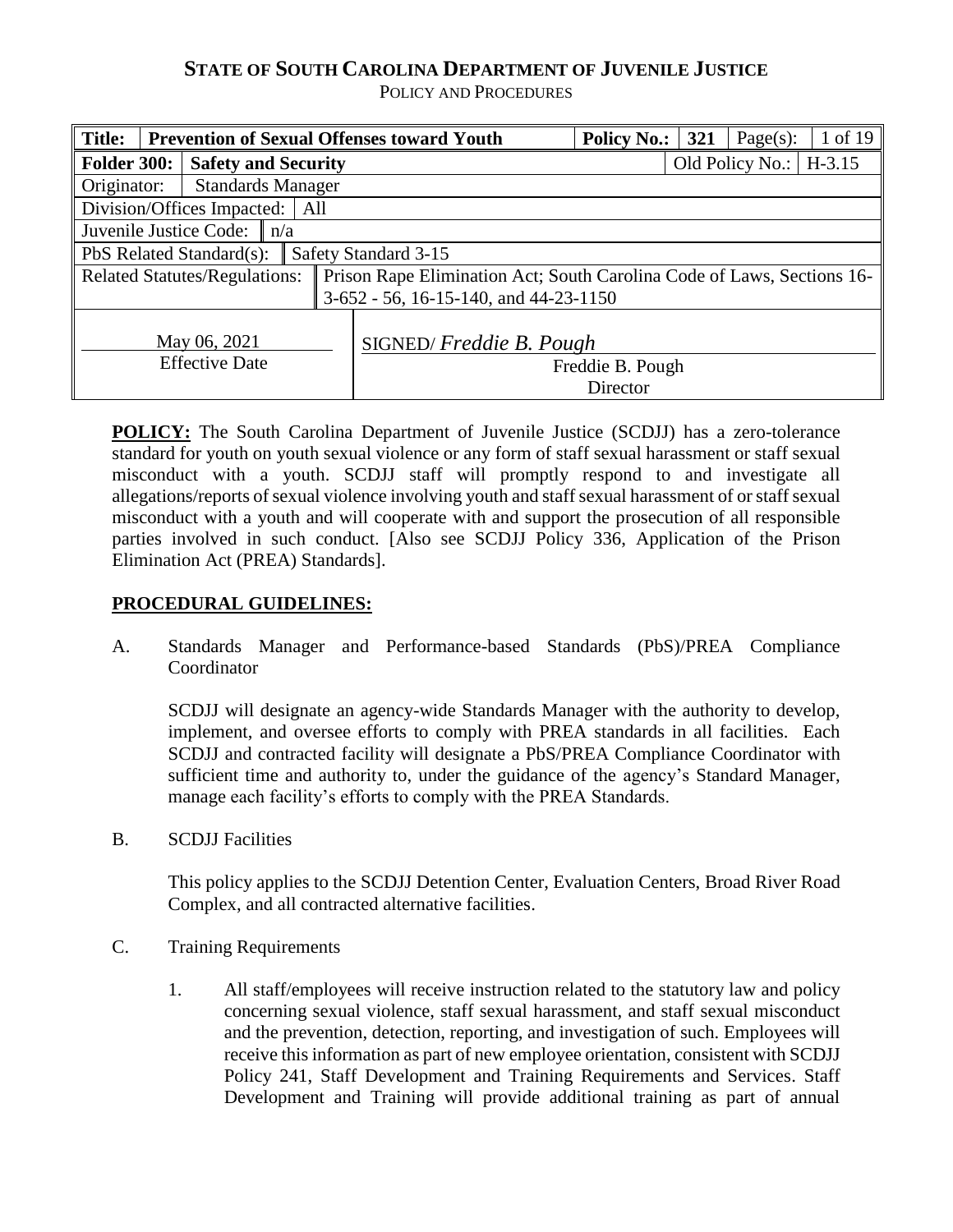| Title: Prevention of Sexual  |  | SCDJJ Policy 321   Originator: Standards Manager   Page: 2 of 19 |  |
|------------------------------|--|------------------------------------------------------------------|--|
| Offenses toward Youth   No.: |  |                                                                  |  |

employee training and will place a course containing this information on its annual training calendar.

- 2. In addition to the general training provided to all employees, all certified investigators, criminal and administrative, will successfully complete training in conducting sexual abuse and sexual harassment investigations in confinement settings. This training will include all required criteria specified in the PREA Youth Facility Standards.
- 3. Medical and mental health practitioners who work regularly at SCDJJ facilities will be provided and will successfully complete specialized training identified in the PREA Youth Facility Standards.
- 4. Employees of independent contractors will receive information as part of the Contractor Conduct Agreement (Form 213A).
- 5. SCDJJ will provide training to private providers and the private providers will ensure that refresher training courses are conducted for their staff.
- 6. Volunteers will receive training as part of the volunteer orientation program, consistent with SCDJJ Policy 914, Volunteer Services.
- D. Youth Education
	- 1. Within 10 days of intake, all youth in all SCDJJ secure facilities will receive by assigned facility staff comprehensive instruction concerning youth's rights and responsibilities to be free from sexual abuse, sexual harassment, and retaliation for reporting sexual abuse. Youth will also receive information on SCDJJ policies and procedures for responding to incidents of sexual abuse, adolescent sexual development, risky sexual behavior, and the health and social consequences of inappropriate or risky sexual behavior. This information will be provided in formats accessible to all youth, including those who are limited English proficient, deaf, visually impaired or otherwise disabled or have limited reading skills. The information will include, but not be limited to:
		- a. The SCDJJ zero-tolerance standard.
		- b. How to avoid risk situations.
		- c. How to report if being threatened, intimidated, and/or assaulted.
		- d. How to obtain counseling and medical assistance, if victimized.
		- e. Protection against retaliation.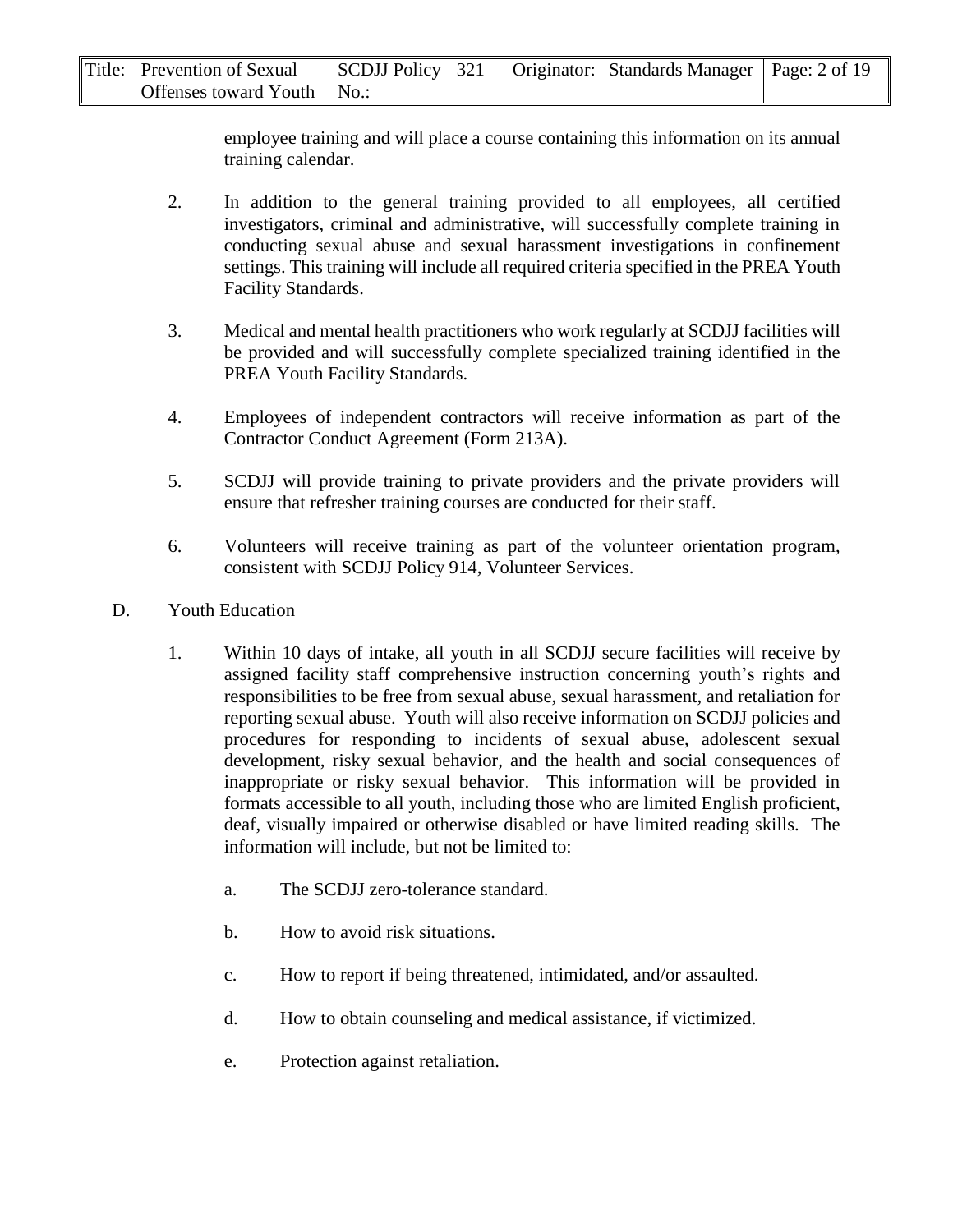| Title: Prevention of Sexual  | SCDJJ Policy 321   Originator: Standards Manager   Page: 3 of 19 |  |  |
|------------------------------|------------------------------------------------------------------|--|--|
| Offenses toward Youth   No.: |                                                                  |  |  |

- f. The risks and potential consequences for engaging in any type of sexual activity.
- g. Disciplinary action(s) for making false allegations.
- 2. Youth in the Broad River Road Complex (BRRC) will receive sex education, to include adolescent sexual development, appropriate/inappropriate sexual relationships, and consequences of sexual behavior as part of the core clinical curriculum lead by a Clinician and using a standard curriculum.
- 3. Each facility will maintain documentation of youth participation in the education sessions and will ensure that key information is continuously and readily available or visible to youth through posters, resident handbooks, and other written formats.

#### E. Reporting Procedures

Written reports of suspected sexual violence involving youth, staff sexual harassment or staff sexual misconduct from any source will be submitted to the Division of Investigative Services by way of submitting an Event Report. Additionally, reporters may use the Tip line or call in the necessary information in conjunction with submitting an Event Report.

- 1. Youth
	- a. Upon admission, the intake staff will encourage youth to report an incident if any of the following events occur:
		- 1) The youth has been or is currently a victim of sexual violence, staff sexual harassment or staff sexual misconduct while in a SCDJJ facility/program.
		- 2) The youth has knowledge of sexual violence, staff sexual harassment or staff sexual misconduct having occurred or occurring in a SCDJJ facility/program.
	- b. A youth who believes that he/she was the victim of a sexual violence, staff sexual harassment or staff sexual misconduct is expected to report this information to any SCDJJ employee as soon as possible.
	- c. As an alternative, youth may report information confidentially through the SCDJJ Sick Call Process (SCDJJ Policy 605), or anonymously through the Youth Grievance Process (SCDJJ Policy 920), which will be provided by any staff member. A youth may also call any outside agency or entity involved with ensuring the safety of children, to include Protection and Advocacy for the Handicapped or the Department of Social Services.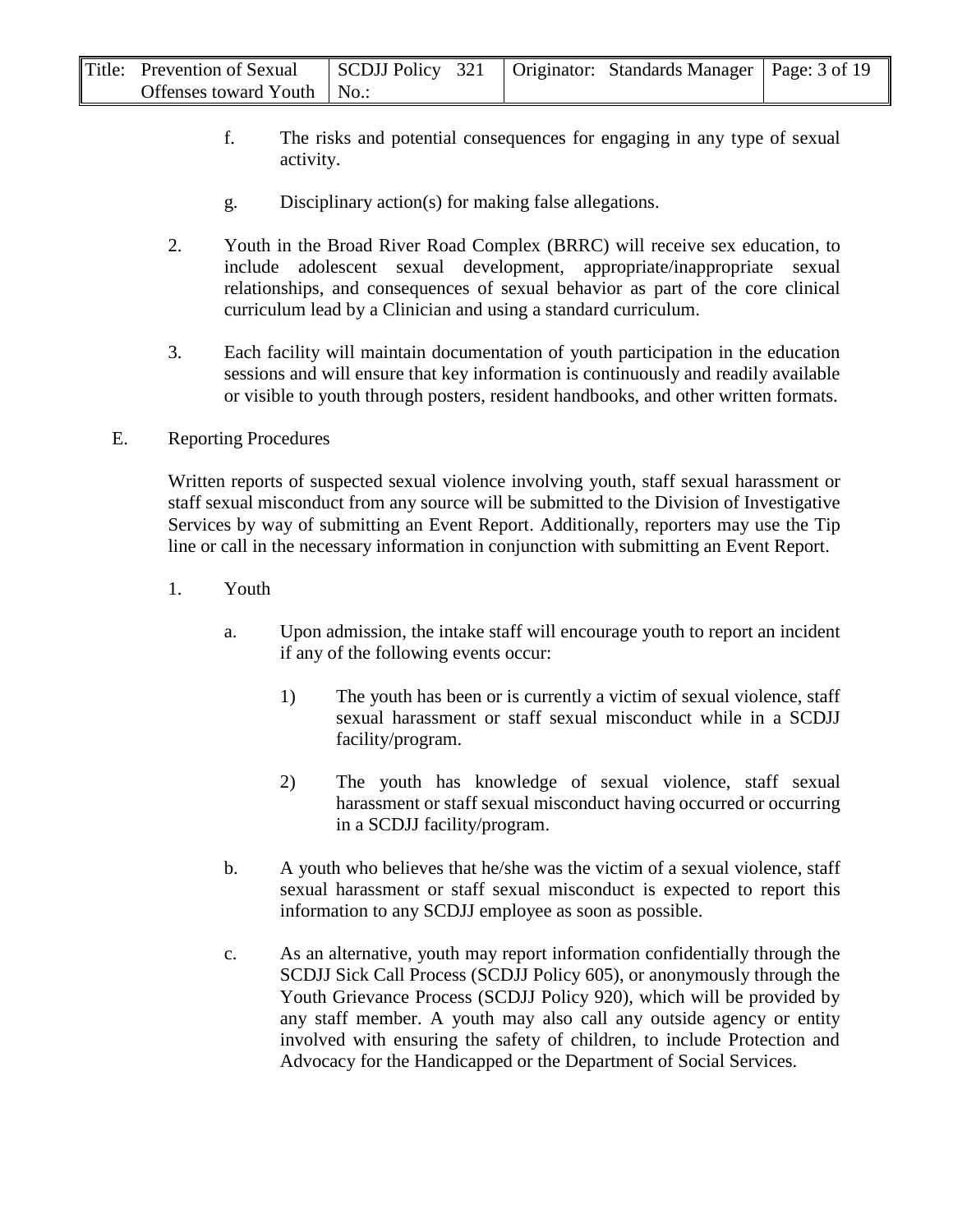| Title: Prevention of Sexual  |  | $\log$ SCDJJ Policy 321   Originator: Standards Manager   Page: 4 of 19 |  |
|------------------------------|--|-------------------------------------------------------------------------|--|
| Offenses toward Youth   No.: |  |                                                                         |  |

### 2. Employees

- a. Pursuant to both state law and SCDJJ policy, SCDJJ employees are required and have a duty to immediately report incidents they observe of actual or threatened sexual violence involving youth and staff sexual harassment of, or staff sexual misconduct with a youth, and report information they receive from any source (youth, volunteer, parents, another employee). Reporting all such incidents will be consistent with SCDJJ Policies 322, Alleged Abuse and Neglect of a Youth and 326, Reporting Events. An employee may also report such incidents to any outside agency or entity involved with ensuring the safety of children, to include Protection and Advocacy for the Handicapped and the Department of Social Services.
- b. All staff will accept reports made verbally, in writing, anonymously and/or from third parties and will promptly document all verbal reports. Staff will not reveal information related to sexual abuse to anyone, apart from designated supervisors, other than the extent necessary to make treatment, investigation, and other security and management decisions
- c. The employee will immediately notify his/her supervisor and will submit an SCDJJ Event Report in the Event Reporting System (ERS). The supervisor will ensure that a verbal report is immediately telephoned to the SCDJJ Central Communications (Dispatch) Unit
- d. An SCDJJ employee who is found to have observed an act, actual or threatened, of sexual violence or of staff sexual misconduct with a youth, or who received a report of such and did not report the incident is subject to disciplinary sanctions, including but not limited to termination of employment, and criminal prosecution.
- e. Medical and mental health practitioners are required to report sexual abuse to designated supervisors as well as to any state or local service agencies as required by mandatory reporting laws and are required to inform youth of their duty to report and limitations to confidentiality.
- f. The Juvenile and Family Relations Department JFR) Coordinators, clinical personnel, or SCDJJ County Office Representatives will report the allegation to the victim's parents or legal guardians, unless the facility has official documentation showing the parents or legal guardians should not be notified. If the victim is under the guardianship of the child welfare system, JFR Coordinators or Facility Administrators will ensure the alleged victim's caseworker is notified instead of the parents or legal guardians, or if a youth court retains jurisdiction over the alleged victim, JFR Coordinators, Facility Administrators, assigned clinicians, or SCDJJ County Office representatives will report the allegation to the youth's attorney or other legal representative within 14 days of receiving the allegation.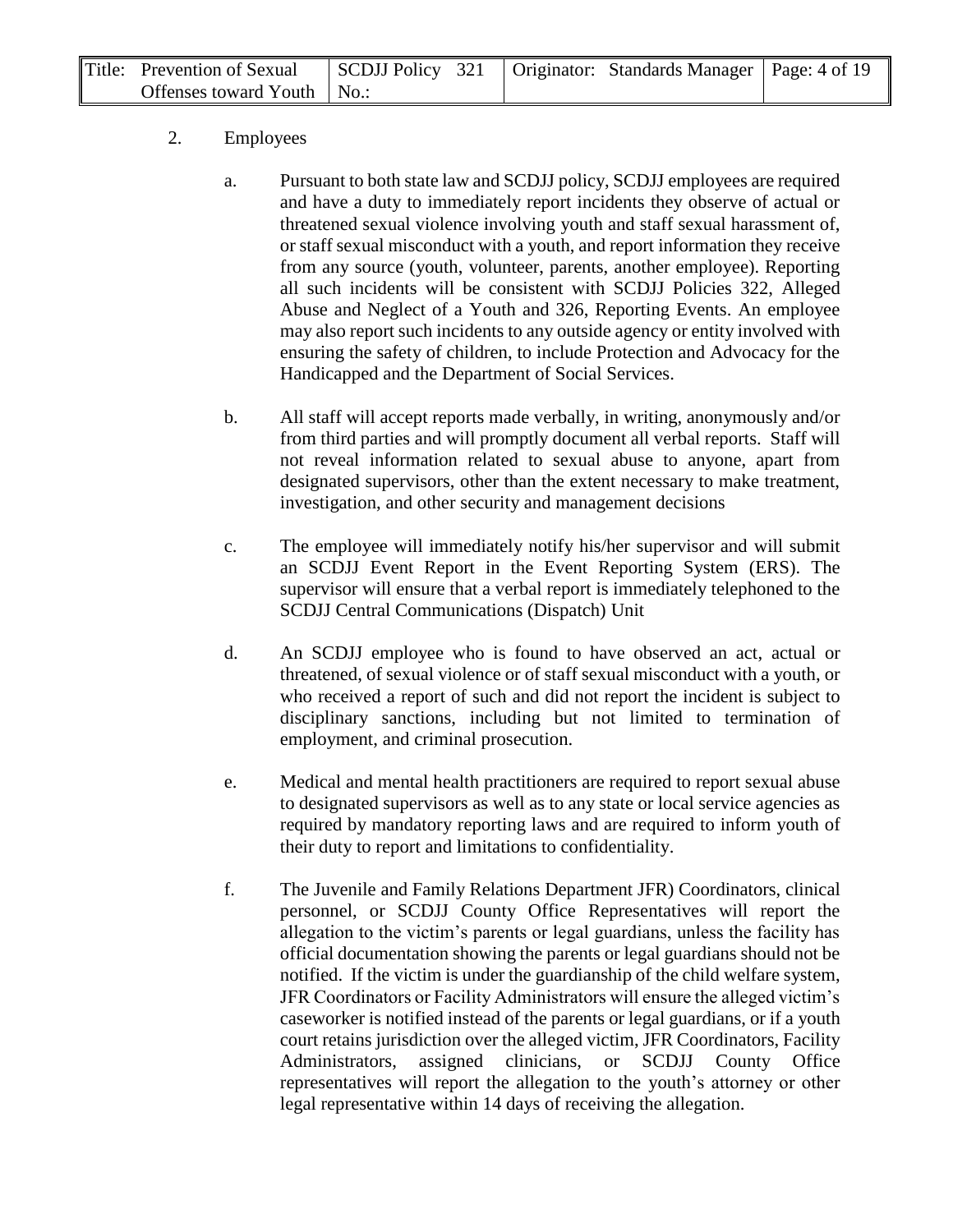| Title: Prevention of Sexual  |  | SCDJJ Policy 321   Originator: Standards Manager   Page: 5 of 19 |  |
|------------------------------|--|------------------------------------------------------------------|--|
| Offenses toward Youth   No.: |  |                                                                  |  |

- g. Upon receiving an allegation that a youth was sexually abused while confined at another facility, the OJFR Coordinator or Facility Administrator who received the allegation shall notify the Facility Manager where the alleged abuse occurred as soon as possible, but no later than 72 hours after receiving the notification. The person making the notification of the allegation to the Facility Manager shall document the allegation and notification on an event report and send the documentation into the Division of Investigative Services.
- F. Youth Assessment, Classification, Reclassification, and Housing Assignment in Secure Facilities
	- 1. Youth assigned to secure facilities will be placed in a living unit consistent with SCDJJ Policies 509, Custody, Placement, and Supervision Levels and 512, Classification System for Housing in Secure Facilities.
	- 2. The facility Multidisciplinary team will use the information gathered from the Youth Intake Form / Vulnerability to Victimization or Sexual Aggression Screener (VVSAS) (Form 321D) in assigning youth to the appropriate housing, bed, education, and programming within 72 hours of arrival at the facility. The facility Multidisciplinary Team's determinations of housing and room assignments will be documented using the Facility Housing Determination Form (321G). The facility Multidisciplinary Team's housing reassessments will be completed using the Facility Housing Assignment Review Form (321H).
	- 3. Evaluation Center admissions staff will notify unit staff of a youth who is committed for a sex offense. The youth will be placed in a bed in the designated area for a high level of supervision and will not be placed in rooms with other youth.
	- 4. The Evaluation Center Multidisciplinary Team will review each youth's criminal and behavioral history during the initial classification process to determine his/her potential risk of sexual vulnerability or sexually aggressive behavior based on the youth intake screening and VVSAS score.
	- 5. The Facility Multidisciplinary will review each youth's behavior and adjustment since admission as a part of reclassification to continue the process of identifying and reclassifying potentially vulnerable/sexually aggressive youth.
	- 6. Within 72 hours of arrival at any SCDJJ facility, each youth's criminal and behavioral history will be reviewed by the intake officer during the initial classification process to determine his/her potential risk of sexual vulnerability or sexually aggressive behavior and will document his/her review on the Vulnerability to Victimization or Sexual Aggression Screener (VVSAS) (Form 321D). The Facility Multidisciplinary Team will determine a youth's vulnerability to sexual violence as indicated by the following processes: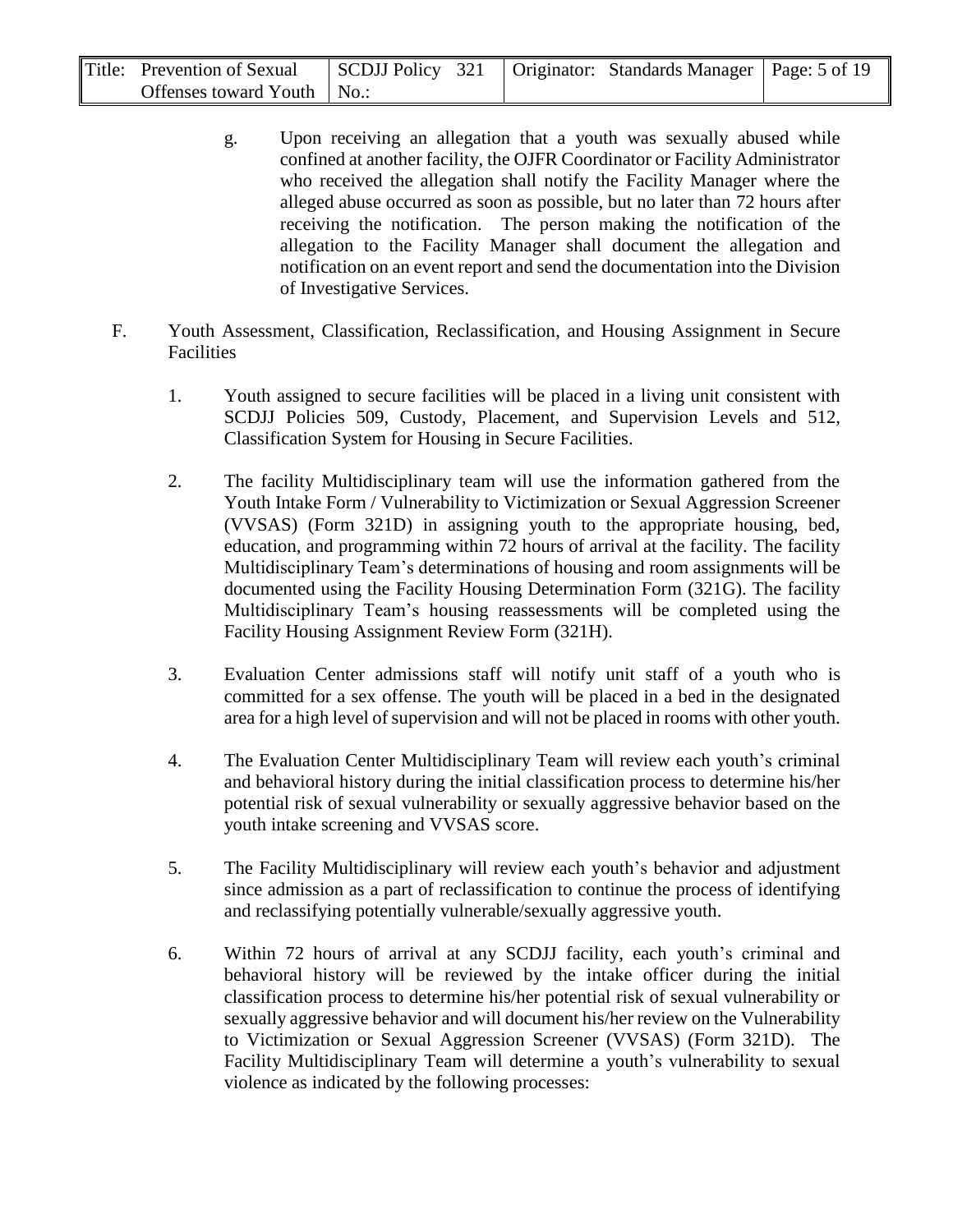| Title: Prevention of Sexual  |  | SCDJJ Policy 321   Originator: Standards Manager   Page: 6 of 19 |  |
|------------------------------|--|------------------------------------------------------------------|--|
| Offenses toward Youth   No.: |  |                                                                  |  |

- a. Vulnerable Youth: Classification staff will review youth records specifically to determine the youth's vulnerability to sexual violence as indicated by the following risk factors:
	- 1) Age.
	- 2) Physical stature.
	- 3) Developmental or physical disability.
	- 4) Mental illness.
	- 5) Sex offender status.
	- 6) Number of commitments/first time commitment.
	- 7) Past history of victimization.
	- 8) Any non-conforming gender appearance or manner or identification as lesbian, gay, bisexual, transgender, questioning, or intersex (LGBTQI) and whether the youth may be vulnerable to sexual abuse. Youth who identify as lesbian, gay, bisexual, transgender, questioning/queer, or intersex (LGBTQI) will be treated in accordance with SCDJJ Policy 918, Youth Rights and Responsibilities, and SCDJJ Policy 222, Employee Ethics and Relations with Others. [PREA Standard(s) §115.342 (c)]. Employees completing the youth intake will complete the Sexual Orientation, Gender Identity, and Gender Expression (SOGIE Assessment) Form 321E.
	- 9) Any other specific information about individual youth ascertained through health screenings, during classification assessments, court records, case files, facility behavior logs, contact from parents or guardians regarding sexual vulnerability, information obtained from SCDJJ County Office Representatives, or other relevant documentation or communication from the youth's files.
	- 10) Youth identified as vulnerable will be assigned to beds in closest proximity to staff offices or posts. Staff will be informed of the concerns for the youth both verbally and in writing. The information will be recorded by the shift supervisor and documented by the officer on duty in the unit's logbook.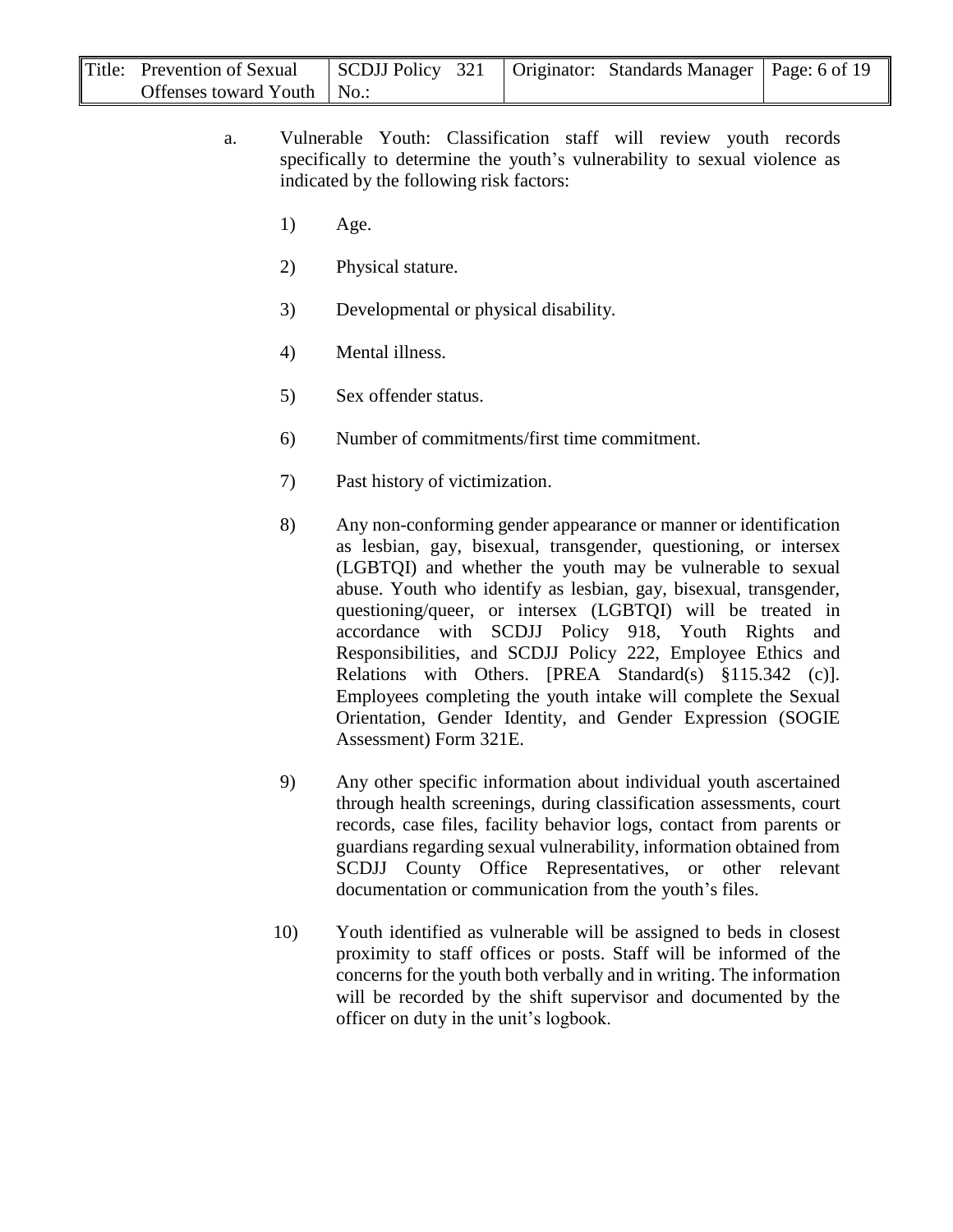| Title: Prevention of Sexual  |  | SCDJJ Policy 321   Originator: Standards Manager   Page: 7 of 19 |  |
|------------------------------|--|------------------------------------------------------------------|--|
| Offenses toward Youth   No.: |  |                                                                  |  |

- b. Sexually Aggressive Youth:
	- 1) Classification Case Managers will use the following information to screen youth records to determine if there are indications that a youth is prone to victimize other youth in regard to sexual behavior, including the following documented history of:
		- A) Sexually aggressive behavior.
		- B) Violence, especially if related to a sex offense.
		- C) Being a victim of sexual abuse.
	- 2) The Multidisciplinary Team will determine if a youth is to be considered a potential sexually aggressive youth based on the following documented information:
		- A) Youth who have current/past convictions for any type of sexually related offense.
		- B) Youth who were originally charged with any type of sexual related offense but were sentenced for a different offense.
		- C) Youth who are guilty of SCDJJ rules violations for sexual assault and/or sexual misconduct.
		- D) Youth who are found guilty repeatedly of SCDJJ rules violation for indecent exposure.
		- E) Youth whose sexual behavior has been observed to be threatening or intimidating to others and who have been referred for further clinical evaluation.
	- 3) Youth identified by the admissions staff or Multidisciplinary Team as potential sexually aggressive will be housed as follows:
		- A) SCDJJ Detention Center: Placed in a bed in the designated area for a high level of supervision and not placed in rooms with other youth.
		- B) Evaluation Center: Placed in a bed in the designated area for a high level of supervision and not placed in rooms with other youth.
		- C) BRRC: Placed in the Sex Offender Treatment Program (SOTP) in a single bed in a single room without a roommate.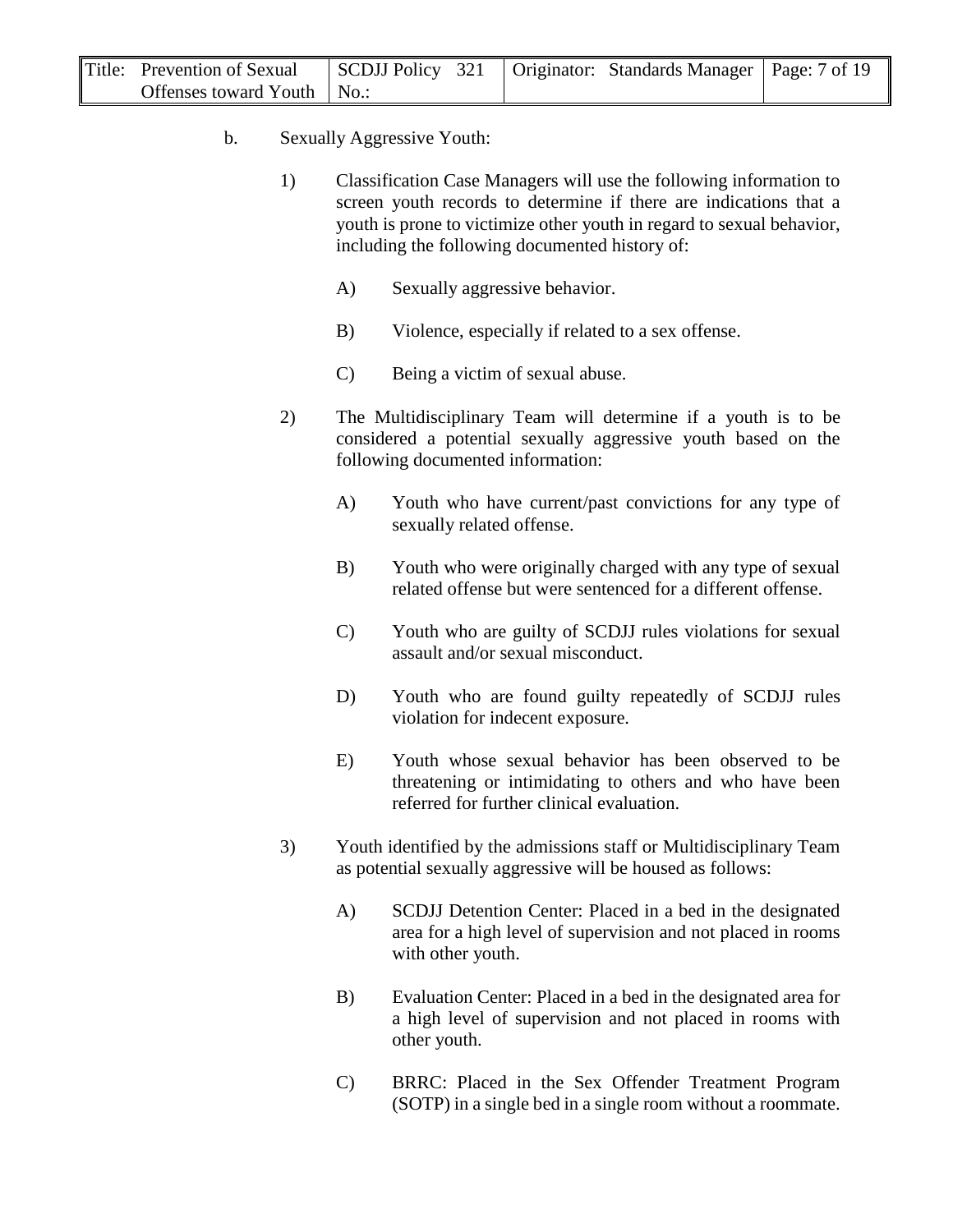| Title: Prevention of Sexual  |  | SCDJJ Policy 321   Originator: Standards Manager   Page: 8 of 19 |  |
|------------------------------|--|------------------------------------------------------------------|--|
| Offenses toward Youth   No.: |  |                                                                  |  |

- c. Sex Offenders not known to be sexually aggressive may be recommended by the SOTP Multidisciplinary Team to transfer to a different program upon successfully completing the SOTP treatment component. The Deputy Director for Rehabilitative Services must approve these youth transfers.
- d. A mental health evaluation of all known youth-on-youth abusers will be conducted within 60 days of learning of such abuse history, and that treatment will be offered when deemed appropriate by mental health clinicians.
- e. If the screening indicates that a youth has experienced prior sexual victimization or has previously perpetrated sexual abuse, whether it occurred in an institutional setting or not, staff shall ensure the youth is offered a follow-up meeting with a medical or mental health practitioner within 14 days of the intake screening. Informed consent must be obtained from any youth over the age of 18 before reporting any sexual victimization information.
- f. Dissemination of responses to questions in the screening within the facility is strictly limited to medical and mental health practitioners and, as necessary, to inform treatment plans and security and management decisions, including housing, bed, education, and program assignments in order to ensure that sensitive information is not exploited to the youth's detriment by staff or other youth and that all youth are kept safe and free from sexual abuse. Completed screening documents will be retained in the youth's file and restricted to those authorized to access youth records.
- G. Youth Supervision and Security Practices
	- 1. Youth will be properly supervised by employees according to the level of supervision necessary for the type of youth within the facility/program area, as required by facility's procedures. Employees will be aware of youth allowed in common areas. In secure facilities, storage rooms, laundry rooms, and other utility rooms will be locked when not in use.
	- 2. Security practices will be consistent with SCDJJ Policies 309R, Control of Keys, 312, Search Procedures, 314, Camera Surveillance System and 328, Investigations.
	- 3. Youth will be assigned to isolation/segregation only as a last resort. When housed in isolation, security practices will be consistent with SCDJJ Policy 323, Isolation of Youth. If a youth is isolated from other youth, the Facility Multidisciplinary Team will document the basis for concern for the youth's safety and the reason no other alternative means of separation could be arranged. The Multidisciplinary Team will meet at a minimum of every 30 days to review all youth assigned to isolation/segregation to determine the need for continued isolation/segregation.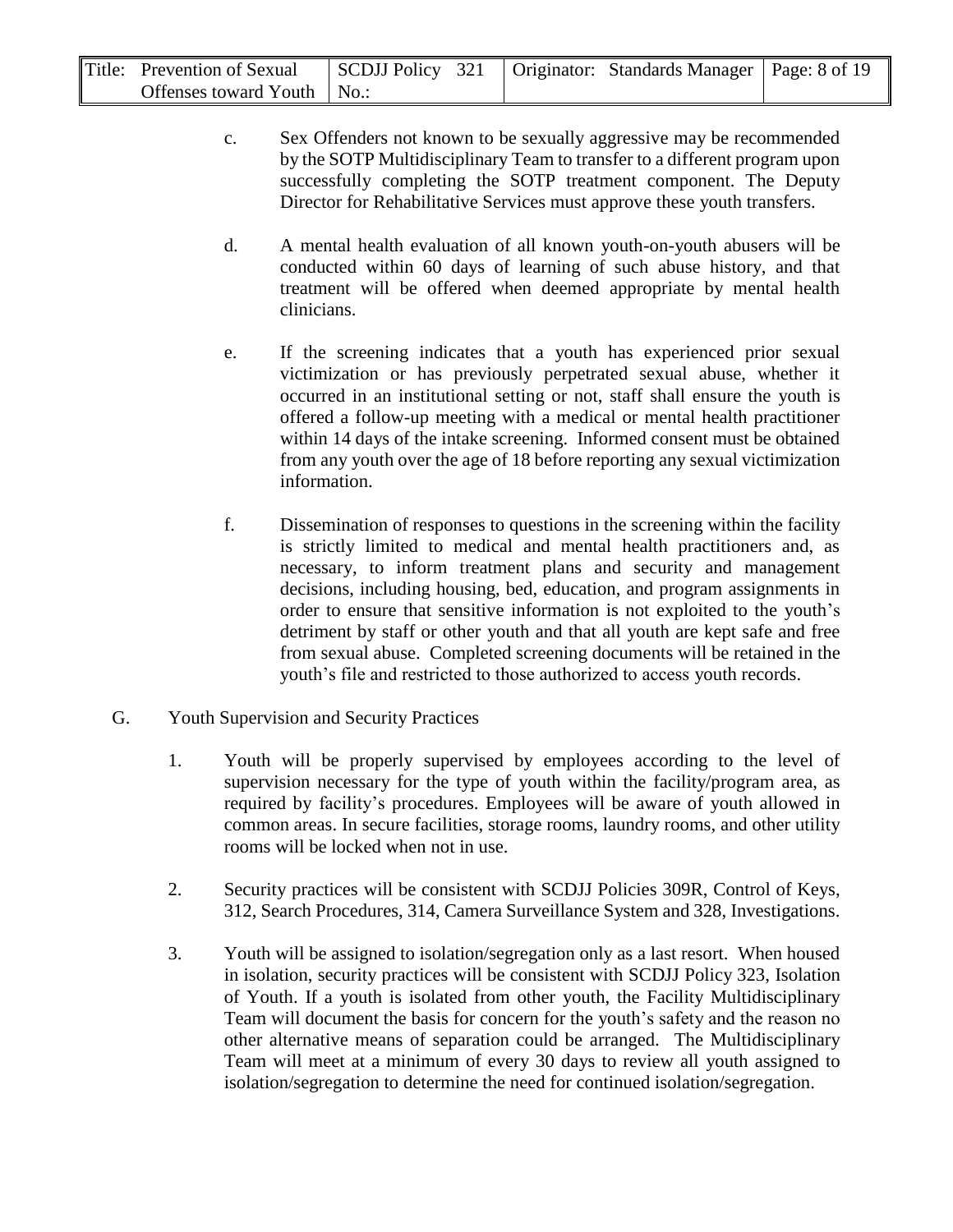| Title: Prevention of Sexual  |  | SCDJJ Policy 321   Originator: Standards Manager   Page: 9 of 19 |  |
|------------------------------|--|------------------------------------------------------------------|--|
| Offenses toward Youth   No.: |  |                                                                  |  |

- 4. LGBTQI youth will neither be assigned to a particular housing, bed or other assignment based on such identification or status, nor will the Facility Multidisciplinary Team consider identification or status as LGBTQI as an indicator of likelihood of being sexually aggressive or vulnerable.
- 5. Decisions about placing transgender or intersex youth in facilities or housing units for male or female youth or into program assignments will be made on a case-bycase basis and will be based on whether a placement would ensure the youth's health and safety, and on whether the placement would present management or security concerns. In determining housing and programming for youth who identify as transgender or intersex, staff will complete the Transgender/Intersex Declaration of Preference Statement form (321F) and will utilize the youth's preferences in their assignment decision on a case-by-case basis. Decisions to place a transgender or intersex youth in a particular housing or program assignment will be determined by information provided by clinical, security, classification, JJMS, SCDJJ County Office information, and any other means of gathering historical information. Transgender or intersex youth will not be automatically assigned to a living facility based off of their gender of birth without documentation.
- 6. The Facility Multidisciplinary Team will reassess transgender and intersex youth placement and programming assignments at least twice each year to review any threats to safety experienced by the youth and to document the assessment. A transgender or intersex youth's own views with respect to his/her safety will be given serious consideration and be documented. Transgender and intersex youth will be provided the opportunity to shower separately from other youth.
- 7. If a facility staff member learns that a youth is subject to a substantial risk of imminent sexual abuse, the staff member will take immediate action, such as separating the youth from the accused and notifying a supervisor, to protect the youth, and will document the actions taken.
- H. Response to an Alleged Sexual Violent Act in a SCDJJ Facility

SCDJJ employees will promptly and properly respond to all allegations involving youth, as follows:

- 1. Report of a Sexual Violence in a SCDJJ Facility
	- a. Upon receiving a report of an alleged youth toward youth or staff toward youth sexual violent event, the on-duty Supervisor will ensure that the following tasks are carried out and documented:
		- 1) Direct an employee to serve as the Event Recorder. The Event Recorder will assist Facility Operations Staff complete and document the tasks and information on the Sexual Violent Event Checklist (Form 321A).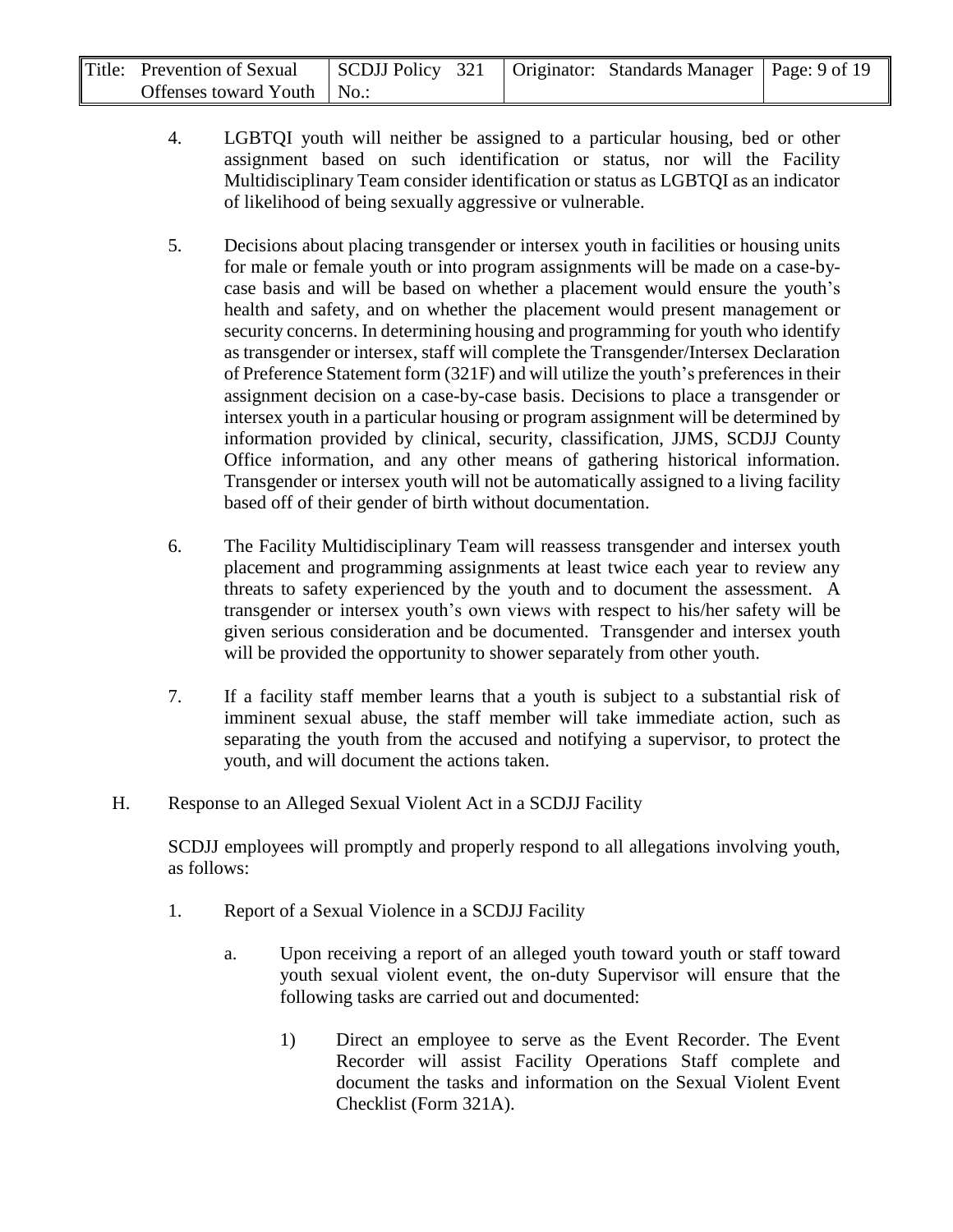| Title: Prevention of Sexual  |  | SCDJJ Policy 321   Originator: Standards Manager   Page: 10 of 19 |  |
|------------------------------|--|-------------------------------------------------------------------|--|
| Offenses toward Youth   No.: |  |                                                                   |  |

- 2) Ensure that the Facility Operations/Unit staff document all persons entering and exiting the facility/unit and the times of such in their respective logbooks.
- 3) Ensure that the Facility Operations Staff notify the facility Sexual Assault Response Team as indicated below, documenting the notifications in the facility log book, to include the team member's name, title, contact number(s), time of attempt(s), and actual time of notification/return call:
	- A) SCDJJ Public Safety;
	- B) The Facility Administrator;
	- C) SCDJJ Health Services; and
	- D) The Treatment Administrator or On-call Clinician.
- 4) Ensure the youth victim is safe and separated from other youth.
- 5) If a youth perpetrator is identified, take appropriate action to keep the victim and perpetrator separated.
- 6) Ensure that the youth victim does not change clothes, shower, eat, drink or, if possible, urinate or defecate until after evidence collection.
- 7) Ensure that the youth perpetrator (if identified) does not change clothes, shower, eat, drink or, if possible, urinate or defecate until after evidence collection.
- 8) Secure the event area and treat it as a crime scene. No items are to be removed, added, or moved within the event area. No one should enter the event area that is not authorized to do so for investigative purposes.
- 9) If the youth victim's personal property is not located at the crime scene, inventory and secure his/her personal property. If it is located at the crime scene, do not allow anyone to touch it.
- 10) If the youth perpetrator's personal property is not located within the event area, inventory and secure his/her personal property. If it is located within the event area, do not allow anyone to touch it.
- 11) Notify the ERS Site Reporter to telephone in the initial ERS report.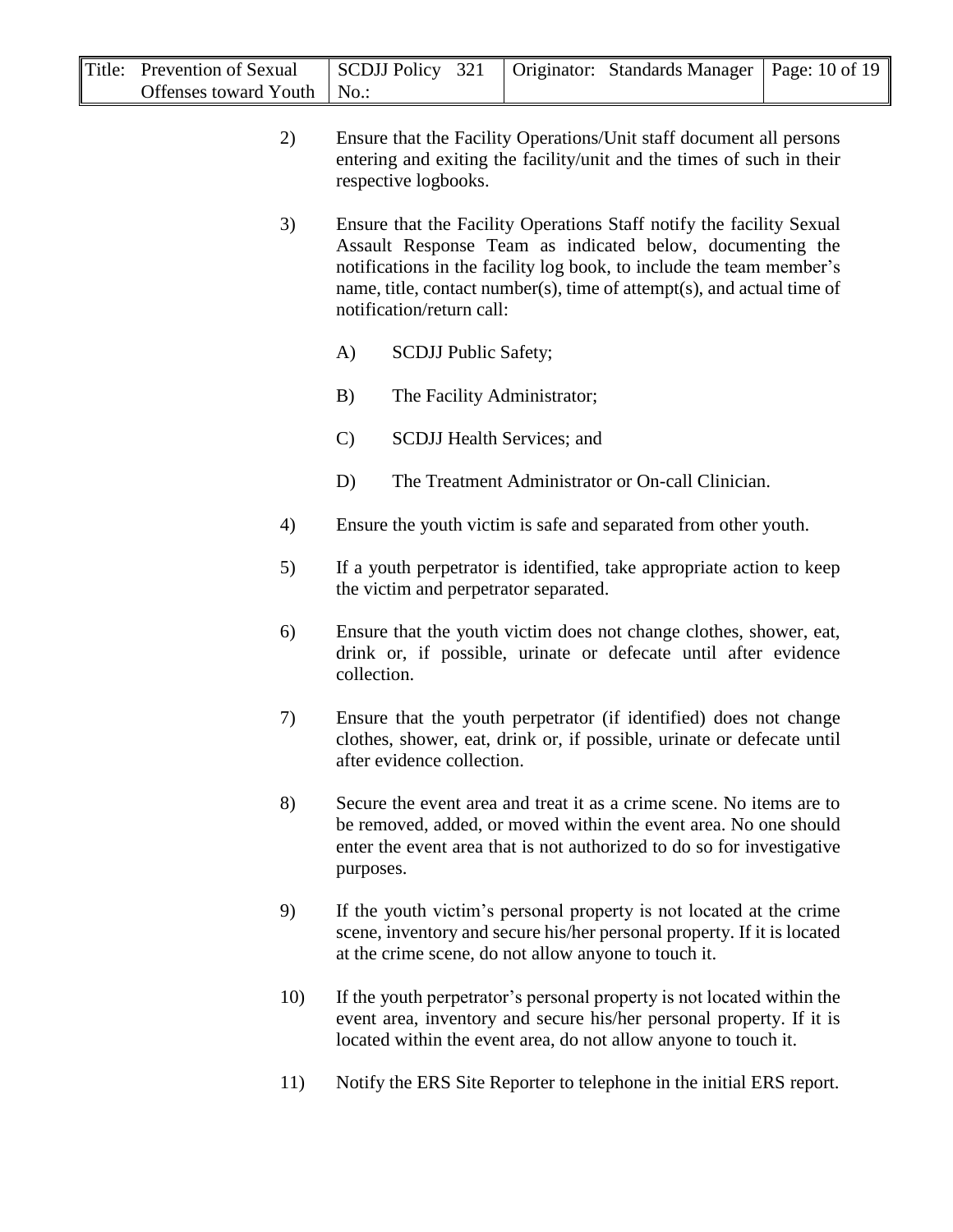| Title: Prevention of Sexual  | SCDJJ Policy 321   Originator: Standards Manager   Page: 11 of 19 |  |  |
|------------------------------|-------------------------------------------------------------------|--|--|
| Offenses toward Youth   No.: |                                                                   |  |  |

- 12) Submit an SCDJJ Event Report through ERS.
- 13) If the first responder is not a security staff member, the responder is required to request that the alleged victim not take any actions that could destroy physical evidence and then he/she should notify security staff.
- b. The SCDJJ Central Communications (Dispatch) Unit will notify the Deputy Director of Investigative Services and the Chief of Investigations who will dispatch an Investigator to the scene.
- c. The Facility Administrator (secure facility) will notify his/her supervisors, as required, and will report to the scene.
- d. SCDJJ Health Services will determine the specific action to be taken by facility staff for the youth's health treatment according to health services protocols. If Health Services determines that the youth victim is to be sent to the emergency room and the incident is in the Columbia area, Health Services will arrange to have the youth victim transported to the community hospital emergency room for services. If Health Services determines that the youth victim is to be sent to the emergency room and the incident is out of the Columbia area, SCDJJ Health Services will direct the facility to arrange for the youth victim to be transported to the community hospital emergency room for services.
- e. Alleged victims will be offered timely information about and timely access to emergency contraception and sexually transmitted infections prophylaxis in accordance with professionally accepted standards of care and where medically appropriate. Services will be provided according to the provider's professional judgement and will be provided to the victim without financial cost, regardless of whether the victim names the abuser or cooperates with any investigation arising out of the incident.
- f. All youth who have been victimized by sexual abuse in any confinement facility will be offered medical and mental health evaluation, follow up services, treatment plans and, if necessary, referrals for continued care following their transfer to, or placement in, other facilities, or release from custody. The services provided will be consistent with community standards of care.
- g. Youth victims of sexually abusive vaginal penetration while incarcerated will be offered pregnancy tests and, as appropriate, tests for sexually transmitted infections. Youth will receive timely and comprehensive information about and access to all lawful pregnancy related medical services without financial cost regardless of whether the victim cooperates with any investigation.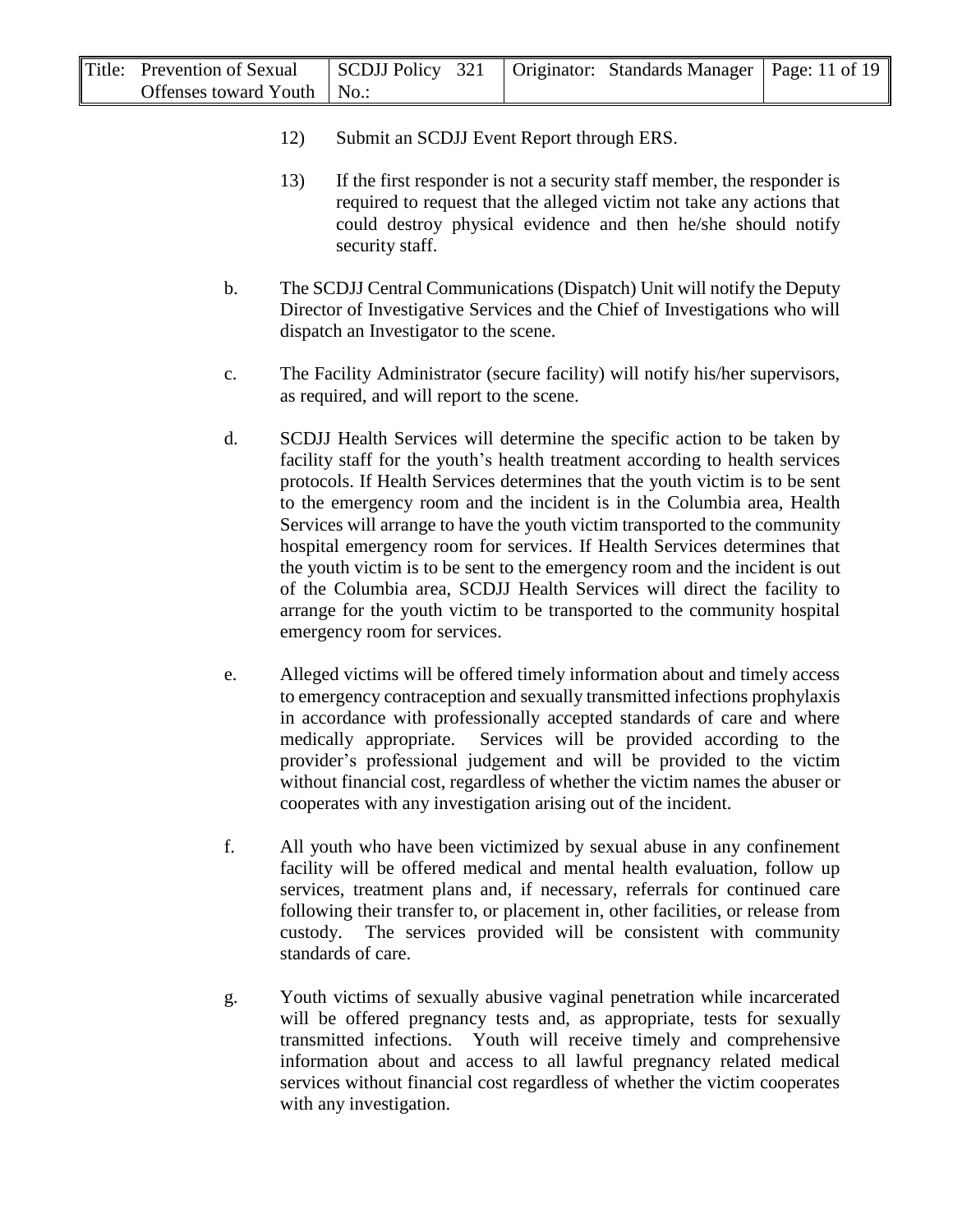| Title: Prevention of Sexual  | SCDJJ Policy 321   Originator: Standards Manager   Page: 12 of 19 |  |  |
|------------------------------|-------------------------------------------------------------------|--|--|
| Offenses toward Youth   No.: |                                                                   |  |  |

- h. The on-call Clinician will report to the scene and will provide support and counseling to the youth victim in secure facilities. The Clinician will notify the youth's assigned Social Worker, consistent with SCDJJ Policy 911, Mental Health Emergency and Crisis Intervention.
- i. The youth's assigned Social Worker will:
	- 1) Notify the youth's parents/guardians of known factual information.
	- 2) Provide the youth on-going counseling.
	- 3) Coordinate with the SCDJJ Victim Services Coordinator to ensure that the youth victim is provided appropriate services.
- j. Each facility will provide youth with access to outside victim advocates for emotional support services related to sexual abuse by giving youth mailing addresses and telephone numbers, including toll-free hotline numbers where available, of local, state, or national victim advocacy or rape crisis organizations.
	- 1) Each facility will enable reasonable communication between youth and these organizations or agencies in as confidential manner as possible and shall inform youth, prior to giving them access, of the extent to which communication will be monitored and the extent to which reports of abuse will be forwarded to authorities in accordance with mandatory reporting laws.
	- 2) Each facility will enter into a Memorandum of Understanding or other agreements with community service providers that are able to provide youth with confidential emotional support services related to sexual abuse and will maintain copies of agreements or documentation of attempts to enter into such agreements.
- k. In the event a youth alleges a sexual offense which includes penetration, however slight, SCDJJ Attachment 321B: Protocol for Alleged Sexual Assault involving Penetration will be followed.
- l. Within 72 hours / three (3) calendar days, the Facility Administrator or his/her Designee will convene with the facility Sexual Assault Response Team (SART). SART will consist of the facility administrator, lead clinician, lead medical practitioner, facility PbS/PREA Compliance Coordinator, a senior security staff, an education representative, and the classification coordinator. SART will complete the initial Safety Plan (SP) for Alleged Sexual Abuse and Sexual Harassment form (SCDJJ Form 321C) and will forward the completed form to the assigned investigator.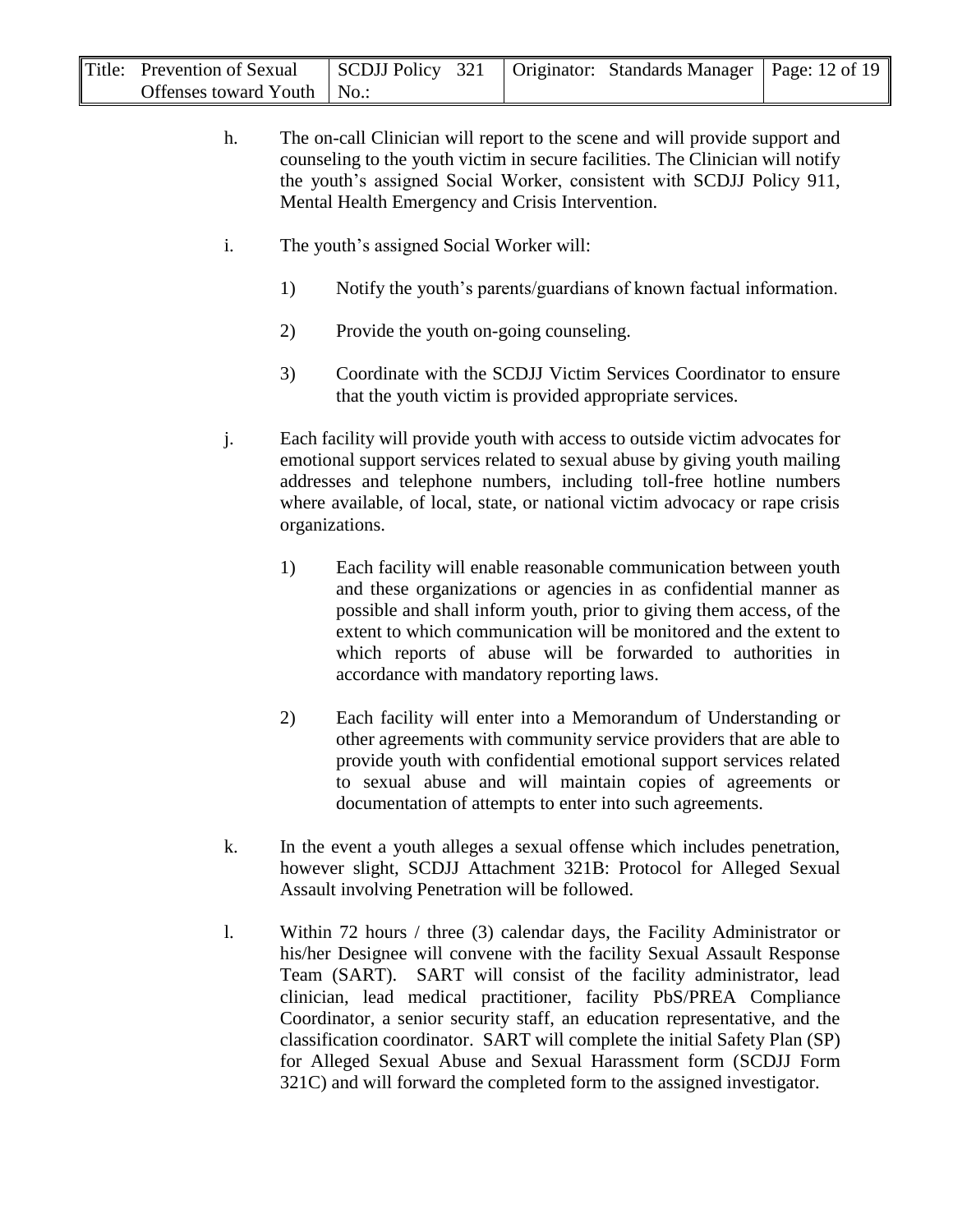| Title: Prevention of Sexual  | SCDJJ Policy 321   Originator: Standards Manager   Page: 13 of 19 |  |  |
|------------------------------|-------------------------------------------------------------------|--|--|
| Offenses toward Youth   No.: |                                                                   |  |  |

- m. Within 7 calendar days after the initial review and return of the initially completed form, the SART will reconvene to review the safety plan. Any updates, adjustments or changes will be made and will be documented at that time. A final review before distribution and filing will be conducted as indicated on Form 321B.
- n. SCDJJ Division of Investigative Services Investigator will:
	- 1) Report to the scene and initiate the investigative process.
	- 2) Remain in contact with the facility administrator to ensure knowledge of the progress in the investigation.
	- 3) Fully complete page 5 of Form 321C (PREA Investigation Checklist) and return to the facility administrator within 45 calendar days of receipt.
- 2. Report of Sexual Violence to a SCDJJ County Office Employee

The County Office employee will immediately notify the Office of the Inspector General upon receiving a report of a sexually violent act to a youth. The Inspector General will determine if the matter will be handled by SCDJJ or by another law enforcement agency, contingent upon where and when the alleged act occurred. The Inspector General will advise the County Case Manager of the responsible investigating authority. The Inspector General will contact the local law enforcement authorities, if appropriate. The County Office Employee will submit an SCDJJ Event Report through ERS and will telephone in the ERS report.

3. Report at any Location of Staff Sexual Harassment or Staff Sexual Misconduct

Any employee witnessing or receiving a report from any source concerning staff sexual harassment of or staff sexual misconduct with a youth is required to immediately report the information to his/her supervisor or manager and to the Office of the Inspector General. The employee will submit an SCDJJ Event Report through ERS and the Inspector General will ensure that the report is recorded as an ERS event.

- I. Protection of Youth Victims and Reporters
	- 1. Victims and Perpetrators

The Supervisor will take immediate steps to protect the alleged youth victim from further harm. Upon receipt of an allegation of a sexual violent act, the Supervisor will take necessary action to separate the victim from the perpetrator. Upon receipt of an allegation of staff sexual harassment or staff sexual misconduct, the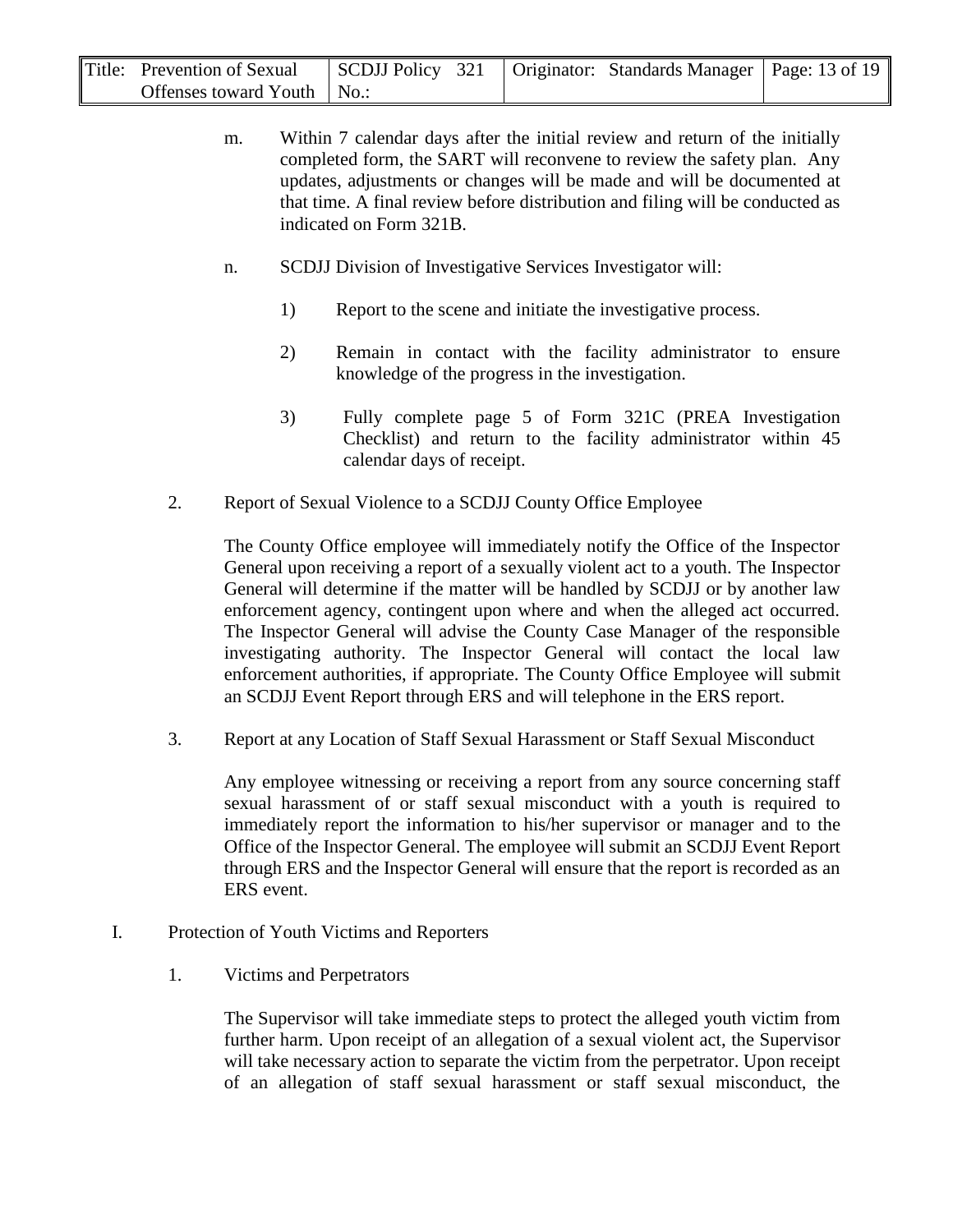| Title: Prevention of Sexual  |  | SCDJJ Policy 321   Originator: Standards Manager   Page: 14 of 19 |  |
|------------------------------|--|-------------------------------------------------------------------|--|
| Offenses toward Youth   No.: |  |                                                                   |  |

Supervisor will immediately notify his/her supervisor or manager and request guidance concerning separating the youth victim from the staff member.

- 2. An employee or youth will not be subject to any repercussions, discipline, or other punishment for reporting, unless the investigator finds that the report was made in bad faith.
- 3. The JFR Coordinator and/or Facility Manager shall monitor for retaliation for a minimum of 90 days (or longer if the initial monitoring indicates a continuing need) and will act promptly to remedy any retaliation. The JFR Coordinator and/or Facility Manager shall monitor youth disciplinary reports, housing or program changes, negative performance reviews and reassignments of staff. The JFR will utilize housing changes or transfers for youth victims or abusers, removal of alleged staff or youth abusers from contact with the victim, and/or emotional support services for youth or staff who fear retaliation for reporting sexual abuse or sexual harassment or for cooperating with investigations.
- 4. In the case of youth, monitoring will include periodic status checks, and if any other individual who cooperates with the investigation expresses a fear of retaliation, the OJFR Coordinator and/or Facility Administrator will take appropriate measures to protect that individual against retaliation.
- J. Investigation/Prosecution of Sexual Violence
	- 1. All allegations of sexual violence will be investigated, regardless of their sources. The Division of Investigative Services will initiate the investigation of an alleged sexual violent act, staff sexual harassment or staff sexual misconduct. The Inspector General will immediately report staff on youth incident to the State Law Enforcement Division (SLED), which will determine the investigative process, consistent with the Memorandum of Agreement between SCDJJ and SLED.
	- 2. The Inspector General's Chief of Investigation will ensure that the Magistrate/Solicitor reviews the completed investigative reports. The Magistrate/Solicitor will determine if there is sufficient probable cause for a criminal charge(s) to be filed.
	- 3. SCDJJ staff will fully cooperate with all investigations and prosecutions from any agency.
	- 4. Information provided in confidential communications to professional staff will be shared consistent with and according to the standards required by state statute, professional licensure, and ethical standards.
	- 5. Investigators will inform the youth of any limits to confidentiality prior to conducting interviews.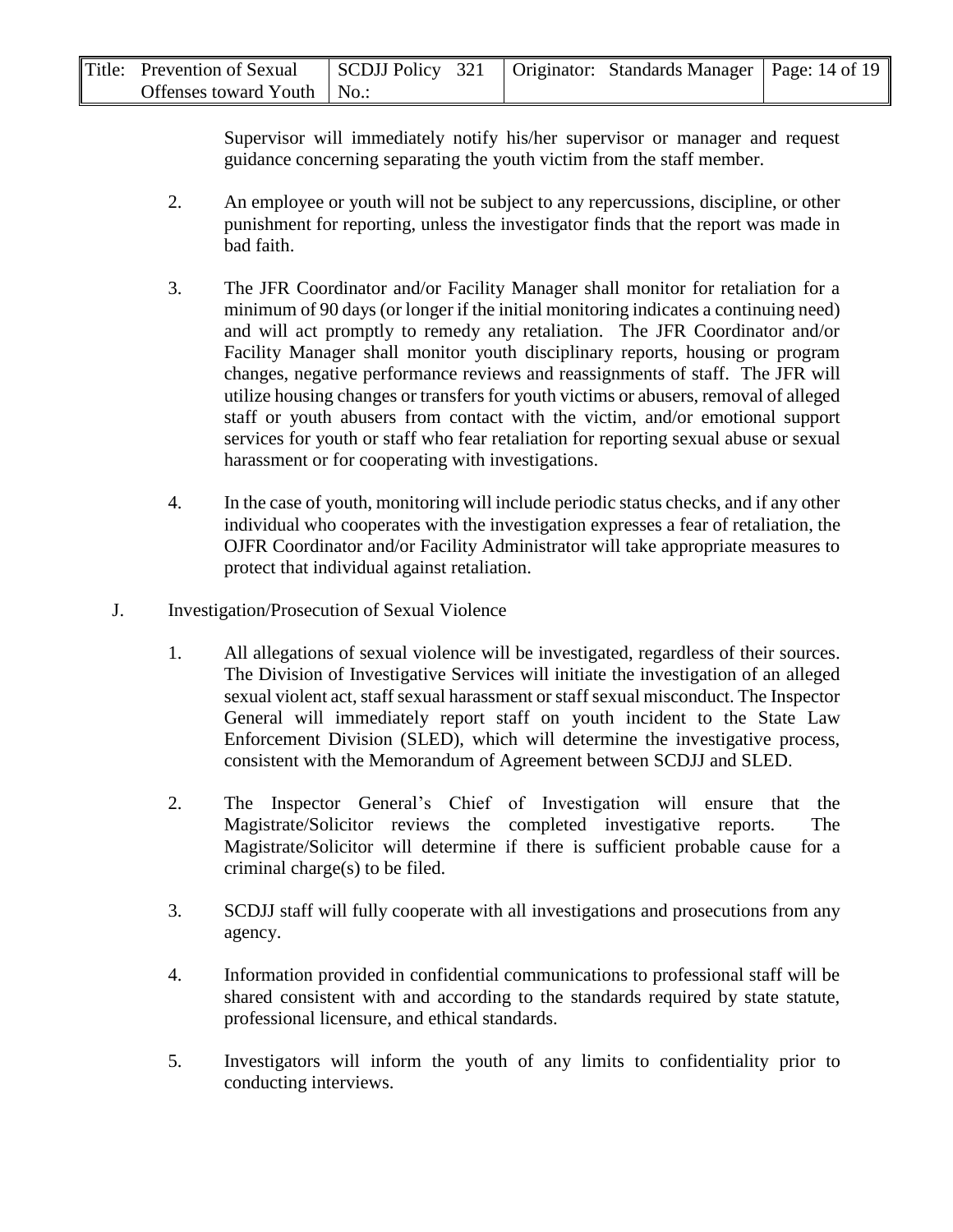| Title: Prevention of Sexual  | SCDJJ Policy 321   Originator: Standards Manager   Page: 15 of 19 |  |  |
|------------------------------|-------------------------------------------------------------------|--|--|
| Offenses toward Youth   No.: |                                                                   |  |  |

- 6. Under no circumstances will access to treatment resources be denied to a youth victim because he/she will not fully disclose details to investigating staff.
- 7. If the alleged perpetrator is a staff member, the Investigator will notify the respective Deputy Director/Associate Deputy. The Deputy Director/Associate Deputy will take appropriate action to preclude the person from accessing the youth victim, other persons involved, and/or obtaining knowledge of the investigation. The Deputy Director/Associate Deputy may request assistance from the Inspector General, SCDJJ Associate Deputy of Human Resources, and/or the Legal Office to ensure appropriate action. The respective Deputy Director/Associate Deputy may take any or all of the following actions against an alleged perpetrator (an SCDJJ employee, other state employee, contractual employee, volunteer, or official visitor) accused of sexual violence against a youth:
	- a. An employee may be suspended pending the investigation, subject to SCDJJ Policy 228, Progressive Employee Discipline.
	- b. A contractual employee/volunteer/employee from another State agency may be denied access to SCDJJ until the investigation is completed and/or will be banned from having telephone contact or written communication with the alleged victim.
- 8. A SCDJJ employee who is found to have committed sexual violence, sexual harassment or sexual misconduct to a youth is subject to disciplinary sanctions, including but not limited to termination of employment and criminal prosecution.
- 9. A youth housed in an SCDJJ facility who is found to have committed sexual violence is subject to SCDJJ disciplinary sanctions and criminal prosecution.
- 10. A report of sexual abuse made in good faith based upon a reasonable belief that the alleged conduct occurred shall not constitute falsely reporting an incident or lying, even if an investigation does not establish evidence sufficient to substantiate the allegation.
- 11. A youth who has been determined to have made a false allegation of sexual violence, staff sexual harassment or staff sexual misconduct is subject to disciplinary action.
- 12. The Deputy Director of Investigative Services will keep the responsible Deputy Director/Associate Deputy and SCDJJ Director informed of the status of investigations. If a case is founded involving an employee in a position that requires licensure by state law, the Inspector General will notify the SCDJJ Manager of that area (e.g., Social Work Manager, Health Services Administrator, etc.). The Manager will notify the appropriate licensure board/authority/ organization.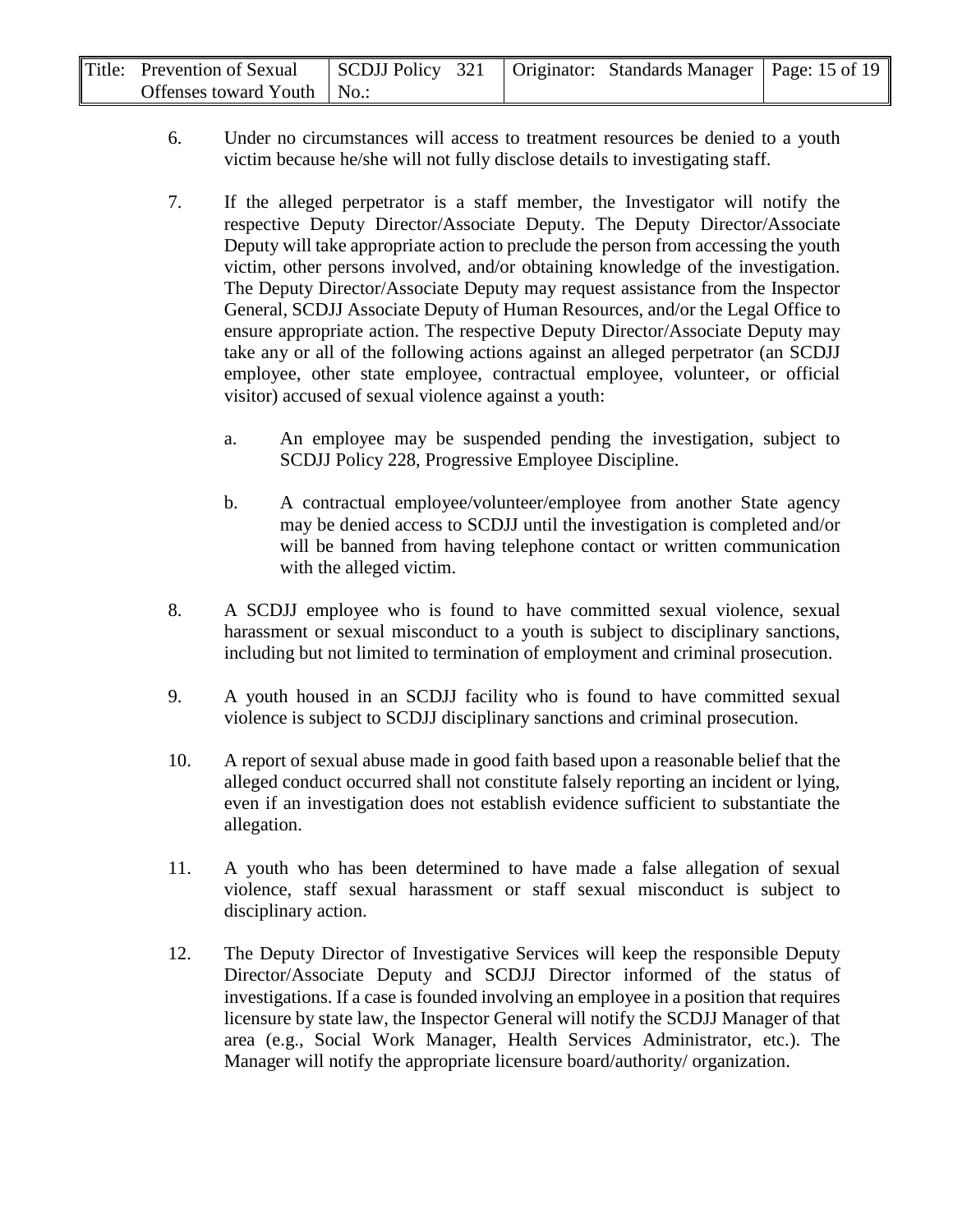| Title: Prevention of Sexual  |  | SCDJJ Policy 321   Originator: Standards Manager   Page: 16 of 19 |  |
|------------------------------|--|-------------------------------------------------------------------|--|
| Offenses toward Youth   No.: |  |                                                                   |  |

#### K. Data Collection, Compilation, and Reporting

- 1. SCDJJ will collect data that will assist SCDJJ in reducing the risk of sexual violence and/or sexual activity occurring within SCDJJ facilities.
- 2. SCDJJ will compile information that relates to the prevalence of sexual violence and/or sexual activity within the facilities, including circumstances that contribute to this kind of behavior, in order to provide insight into potential strategies for its reduction or elimination.
- 3. SCDJJ will report all acts of sexual violence, staff sexual harassment, and staff sexual misconduct with youth to the Bureau of Justice Statistics, SLED, and any other federal and/or state authority that requires this information.
- 4. SCDJJ will ensure that the annually collected data is accurate and uniform using a standardized instrument that answers all the questions on the most recent version of the Survey of Sexual Violence conducted by the Department of Justice (DOJ), and will maintain, review, and collect the data as needed from all available incidentbased documents. Upon request, SCDJJ will ensure all data from the previous calendar year is available and submitted before the required date.
- 5. SCDJJ will review and aggregate the collected data to assess and improve the effectiveness of its sexual abuse prevention, detection, and response policies, practices and training by identifying problem areas, by taking corrective action on an on-going basis, and by preparing an annual report for each facility as well as SCDJJ as a whole.
- 6. The annual report will include a comparison of the current year's data and corrective actions with those from prior years, and to provide an assessment of SCDJJ's progress in addressing sexual abuse. Specific material that presents a clear and specific threat to the safety and security of the facility may be redacted. The SCDJJ Director will approve the report and ensure that it is placed on the SCDJJ website.
- 7. The collected data will be securely retained for at least 10 years after the date of initial collection and SCDJJ will make all data available for the public at least annually
- L. Prevention Plan

Sexual violence, staff sexual harassment, and staff sexual misconduct will be prevented, as follows:

1. Employee Training: Employees will be trained to understand their responsibility in the detection, prevention, and reporting of an alleged sexual activity before it escalates to an act of sexual violence.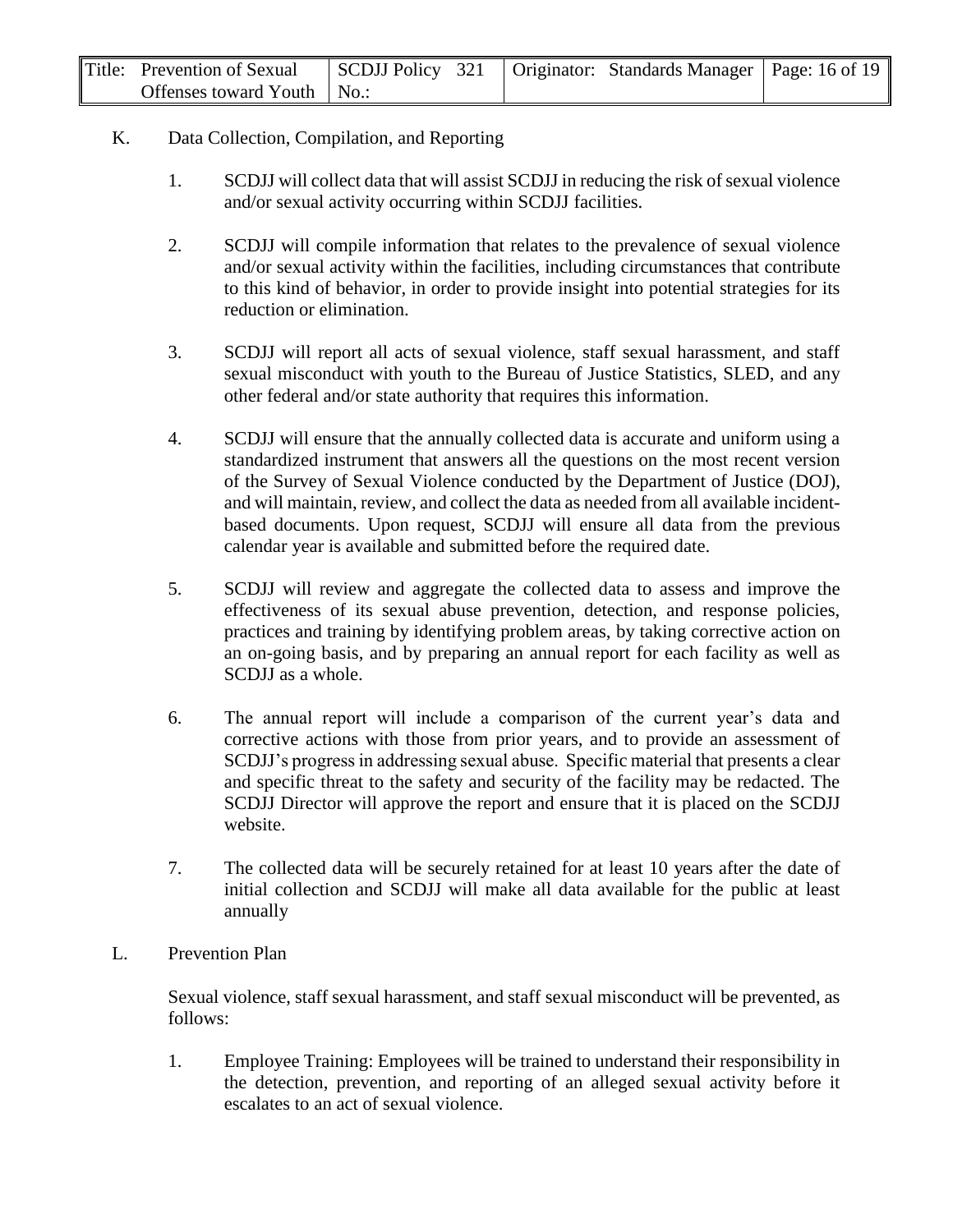| Title: Prevention of Sexual  | SCDJJ Policy 321   Originator: Standards Manager   Page: 17 of 19 |  |  |
|------------------------------|-------------------------------------------------------------------|--|--|
| Offenses toward Youth   No.: |                                                                   |  |  |

- 2. Youth Education: Youth will be taught prevention and reporting as part of orientation. Appropriate adolescent sexual development, risky sexual behavior, and health consequences will be taught as part of health education, and appropriate/ inappropriate sexual behaviors will be part of clinical education.
- 3. Youth Assessment, Classification, Reclassification, and Housing Assignment: SCDJJ will provide safe housing assignments for youth in order to reduce the likelihood of sexual violence. Housing assignment will take into consideration the vulnerability/sexual aggressiveness of youth at the time of admissions, prior to living unit assignment, and subsequent to inappropriate sexual behavior. SCDJJ will identify opportunities to separate and carefully monitor both sexually aggressive and vulnerable youth through assessment, room assignment, and improvement to facility architecture where feasible, to reduce the incidence of sexual violence.
- 4. Youth Supervision: Employees will properly supervise youth, know and enforce the rules regarding sexual conduct of youth, take appropriate action to prevent assaults by following sound security practices (e.g., key control, camera surveillance, search and inspections, patrols, etc.), establish effective communication with youth, and observe other staff, volunteers, and official visitors.
- 5. Safe Reporting Systems: Employees and youth will be taught the procedures for reporting information. SCDJJ will increase awareness of safe reporting mechanisms and available services to victims, through continual education of staff and youth, thereby creating facility cultures that discourage sexual aggression and misconduct.
- 6. Response to Allegations/Reports: Employees will treat any allegation of sexual violence, staff sexual harassment, or staff sexual misconduct seriously and will follow appropriate reporting procedures.
- 7. Protection of Offender Victims and Reporters: SCDJJ will, to the extent possible, protect offender victims and reporters through confidentiality, relocation, etc.
- 8. Investigation/Prosecution of Offender: SCDJJ will quickly and thoroughly investigate all allegations and will prosecute offenders to the full extent of the law.
- 9. Protocols for screening employment applicants and promotional candidates as part of the SCDJJ's efforts to prevent incidents of sexual abuse.
- 10. Data Collection and Review: Data will be collected and evaluated and SCDJJ processes, programs, and policies will be revised, when appropriate, to ensure the highest level of prevention of sexual violence. SCDJJ will collect data to accurately track sexual violence. The Executive Management Team will review this data on an annual basis to improve operations and services.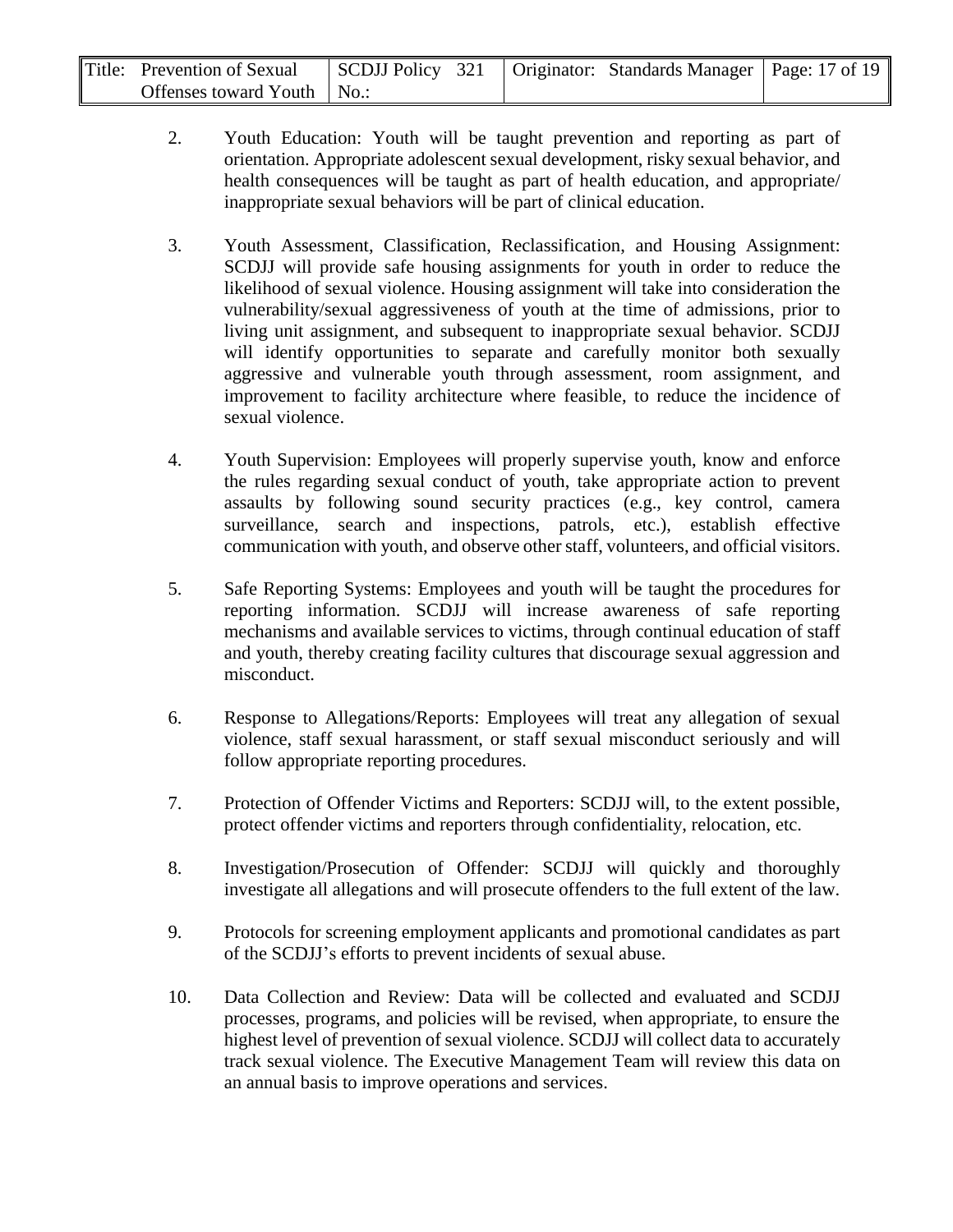| Title: Prevention of Sexual  |  | SCDJJ Policy 321   Originator: Standards Manager   Page: 18 of 19 |  |
|------------------------------|--|-------------------------------------------------------------------|--|
| Offenses toward Youth   No.: |  |                                                                   |  |

### **RELATED FORMS AND ATTACHMENTS:**

Form 914F, Volunteer's Certification of Orientation and Agreement

Form 213A, Contractor Conduct Agreement

Form 513A, PREA Unannounced Round Form

Form 312B, Cross-Gender Search Documentation

Form 321A, Sexual Violent Event Checklist

Form 321B, Incident Review Form

Form 321C, Safety Plan for Sexual Abuse and Harassment

Attachment 321A, General Definitions for PREA Standards

Attachment 321B, Protocol for Alleged Sexual Assault involving Penetration

Exhibit 321C, Vulnerability to Victimization or Sexual Aggression Screener (VVSAS) Interpretation /Criteria Guide

Form 321D, Youth Intake Form / Vulnerability to Victimization or Sexual Aggression Screener (VVSAS)

Form 321E, Sexual Orientation, Gender Identity, and Gender Expression (SOGIE) Assessment Form

Form 321F, Transgender/Intersex Declaration of Preference Statement

321G, Facility Housing Determination Form

321H, Facility Housing Assignment Review Form

#### **REFERENCED POLICIES:**

914, Volunteer Services

222, Employee Ethics and Relations with Others

241, Staff Development and Training Requirements and Services

- 605, SCDJJ Sick Call Process
- 911, Menta Health Emergency and Crisis Intervention
- 509, Youth Custody, Placement, and Supervision
- 512, Classification System for Housing in Secure Facilities
- 513, Supervision of Youth in Secure Facilities
- 309R, Control of Keys
- 312, Search Procedures
- 314, Camera Surveillance System
- 322, Alleged Abuse and Neglect of a Youth
- 326, Reporting Events
- 328, Investigations
- 920, Youth Grievance Process

#### **SCOPE:**

This policy applies to all SCDJJ employees, volunteers, interns, contractors, alternative placements, and visitors.

#### **STANDARD OPERATING PROCEDURES:**

Each facility is required to follow instructions provided within this policy to create and implement standard operating procedures as it applies to this policy.